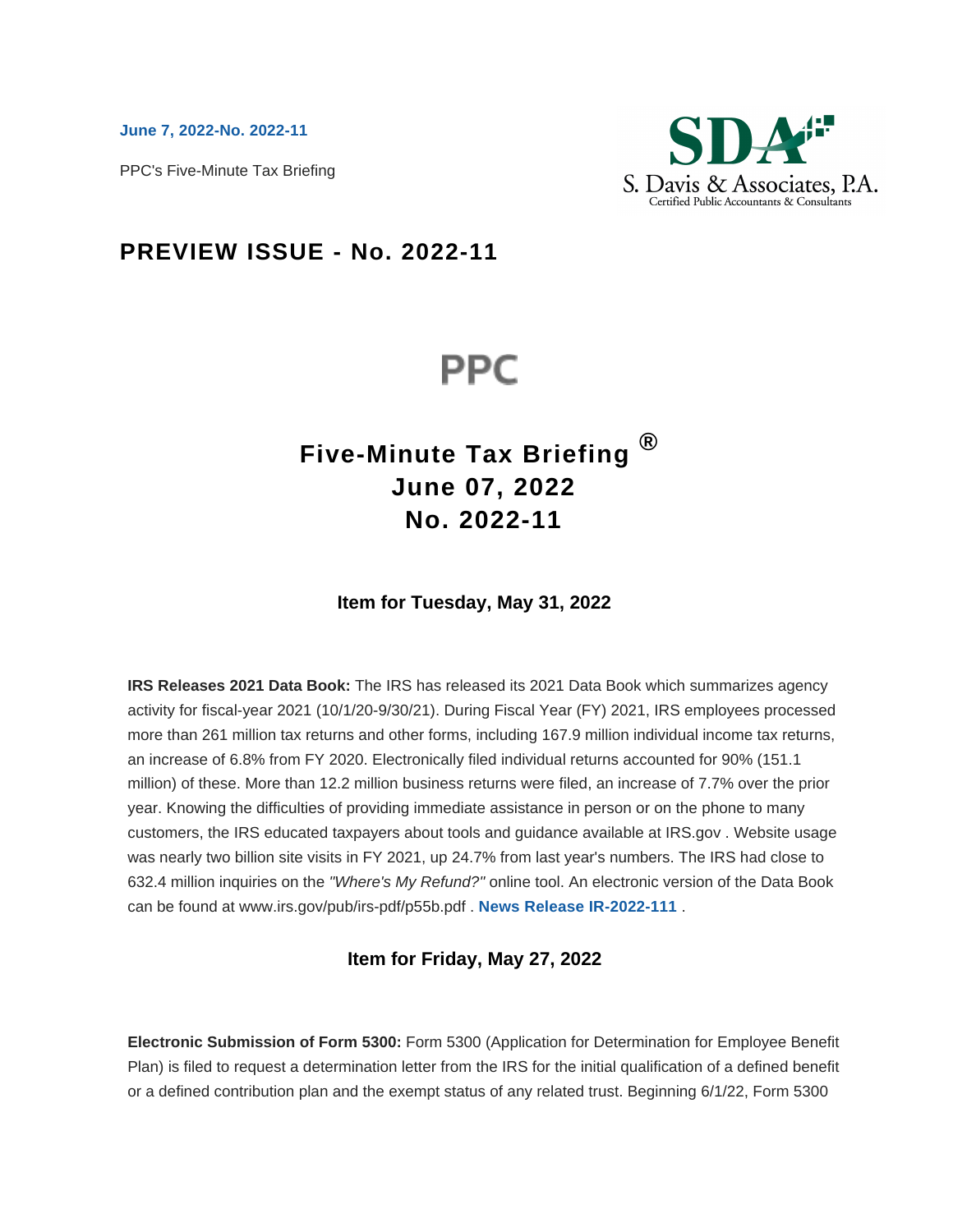must be submitted electronically via www.Pay.gov . The IRS will continue to accept paper versions of Form 5300 through 6/30/22. After Form 5300 is submitted electronically a confirmation e-mail will be received as the acknowledgement notice. The user fee for a Form 5300 submitted on or after 1/3/22 is \$2,700 (or \$4,000 for multiple employer plans) if the plan does not qualify for the zero-dollar user fee in **[Notice 2017-1](https://checkpoint.riag.com/app/find?begParm=y&app.version=22.05&dbName=RULNG70&linkType=docloc&locId=notice2017-1&permaId=i58cfd5ed28a3ed73bc4cae5f5278b94f&tagName=NOTICE&endParm=y)** . Applicants must pay the user fee through the Pay.gov website using a bank account, credit card, or debit card. More information can be found at www.irs.gov/retirement-plans/employee-plans-news .

### **Item for Thursday, May 26, 2022**

**Tax Return Processing Status Update:** The IRS has updated information on their "What You Can Expect" section of www.irs.gov. As of 5/14/22, the IRS had 9.8 million unprocessed individual returns received before 2022 as well as new tax year 2021 returns. The backlog includes 7.4 million paper returns waiting to be processed and 2.4 million unprocessed individual returns requiring error correction and other special handling. In addition, the IRS had 2.2 million unprocessed Form 1040-X (Amended Individual Tax Return). Filers of amended returns should expect their returns to be processed more slowly than the normal 16 weeks. According to the IRS, they had 3.7 million unprocessed Form 941 (Employer Quarterly Federal Tax Return) and 264,000 unprocessed Form 941-X (Amended Employer Quarterly Federal Tax Return). No estimated timeframe for processing these returns was offered. More information can be found at

www.irs.gov/newsroom/irs-operations-during-covid-19-mission-critical-functions-continue .

### **Item for Wednesday, May 25, 2022**

**New Vehicles Added for Plug-in Vehicle Credit: [IRC Sec. 30D\(a\)](https://checkpoint.riag.com/app/find?begParm=y&app.version=22.05&dbName=TCODE&linkType=docloc&locId=30d%28a%29&permaId=i5f7eacc4fd4211dda4770a48867caa77&tagName=SBSEC&endParm=y)** provides a credit to the purchaser of a qualified plug-in electric drive motor vehicle, including passenger vehicles and light trucks. The credit allowed is limited to \$2,500 plus an additional amount, based on battery capacity, that cannot exceed \$7,500. The credit phases out over four calendar quarters beginning when a manufacturer has sold at least 200,000 qualifying vehicles in the U.S. Recently, the IRS added the following models to its list of vehicles eligible for the credit: the 2023 Hyundai Genesis GV60, the 2023 Jaguar IPace (HSE), the 2023 Land Rover Range Rover SE PHEV, the 2023 Land Rover Range Rover Sport Autobiography PHEV, the 2023 MINI Cooper S E Hardtop, and the 2023 Subaru Solterra. For a full list of vehicles, see www.irs.gov/businesses/irc-30d-new-qualified-plug-in-electric-drive-motor-vehicle-credit .

**Item for Tuesday, May 24, 2022**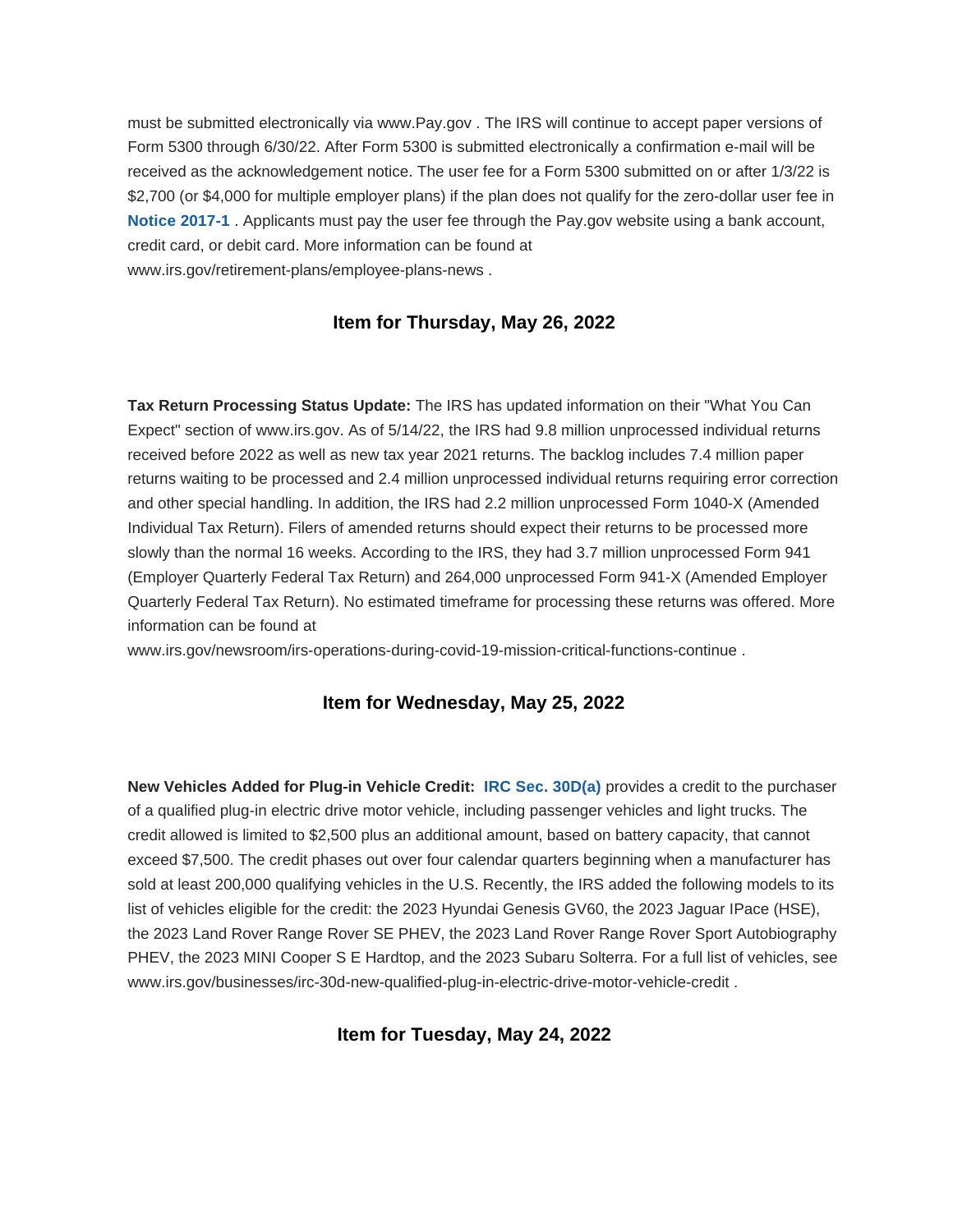**Audit Rates Down for All Individual Income Levels:** The Government Accountability Office (GAO) issued a report (GAO-22-104960) on the audit rates of individual tax returns from tax years 2010 to 2019 for all income levels. According to the report, the audit rate for these returns decreased from 0.9% to 0.25%. The IRS attributed this trend to decreased funding which reduced staffing. Audit rates decreased the most for taxpayers with incomes of \$200,000 and above since the returns were generally more complex and required staff review. Although the audit rates decreased more for higher-income taxpayers, the IRS generally audited them at higher rates than lower-income taxpayers. However, the audit rate for taxpayers claiming the Earned Income Tax Credit (EITC) was higher than average. The IRS explained that EITC audits require fewer resources and prevent ineligible taxpayers from receiving the EITC. The report can be found at www.gao.gov/assets/gao-22-104960.pdf .

# **Item for Monday, May 23, 2022**

**Interest Rates Increase for Third Quarter 2022:** The interest rates for tax overpayments and underpayments for the quarter beginning on 7/1/22 will increase over the prior quarter. For noncorporate taxpayers, the rate for both underpayments and overpayments will be 5%. The 5% rate also applies to estimated tax underpayments for the third quarter of 2022. For corporations, the overpayment rate will be 4%, with a 2.5% rate applicable to overpayments exceeding \$10,000. The underpayment rate for corporations will be 5%, except for large corporate underpayments, which will be 7%. **[Rev. Rul. 2022-11](https://checkpoint.riag.com/app/find?begParm=y&app.version=22.05&dbName=RULINGS&linkType=docloc&locId=revrul2022-11&permaId=i47f336cf05b2eb65c08bee0f32a6e813&tagName=REVRULE&endParm=y)** and **[News Release IR-2022-107](https://checkpoint.riag.com/app/find?begParm=y&app.version=22.05&dbName=RULINGS&linkType=docloc&locId=ir_2022-107&permaId=i88e0e49f812bcf03b58adbc43b3189fe&tagName=IRNEWS&endParm=y)** .

#### **Item for Friday, May 20, 2022**

**Employer Leave-Based Donations for Ukraine:** The Department of the Treasury and the IRS are aware that employers may adopt employer leave-based donation programs to aid citizens and residents of Ukraine; individuals working, traveling, or currently present in Ukraine; or refugees from Ukraine, collectively referred to as "victims of the further Russian invasion of Ukraine." **[Notice 2022-28](https://checkpoint.riag.com/app/find?begParm=y&app.version=22.05&dbName=RULINGS&linkType=docloc&locId=preamble_notice2022-28&permaId=ibaf2d116d2874697e7bbde6b7a162c55&tagName=NOTICE&endParm=y)** provides guidance on the federal income and employment tax treatment of cash payments made by employers under leave-based donation programs to aid victims of the further Russian invasion of Ukraine. Under an employee leave-based donation program, an employee can elect to forgo vacation, sick, or personal leave in exchange for the employer's cash contribution to charitable organizations. Cash payments made by the employer beginning on 2/24/22 through 1/1/23 to **[IRC Sec. 170\(c\)](https://checkpoint.riag.com/app/find?begParm=y&app.version=22.05&dbName=TCODE&linkType=docloc&locId=170%28c%29&permaId=i92af54ae19d711dcb1a9c7f8ee2eaa77&tagName=SBSEC&endParm=y)** organizations to aid victims of Ukraine by Russian forces won't be treated as income or wages of the employer's employees. **[Notice 2022-28](https://checkpoint.riag.com/app/find?begParm=y&app.version=22.05&dbName=RULINGS&linkType=docloc&locId=preamble_notice2022-28&permaId=ibaf2d116d2874697e7bbde6b7a162c55&tagName=NOTICE&endParm=y)** .

© 2022 Thomson Reuters/PPC. All rights reserved.